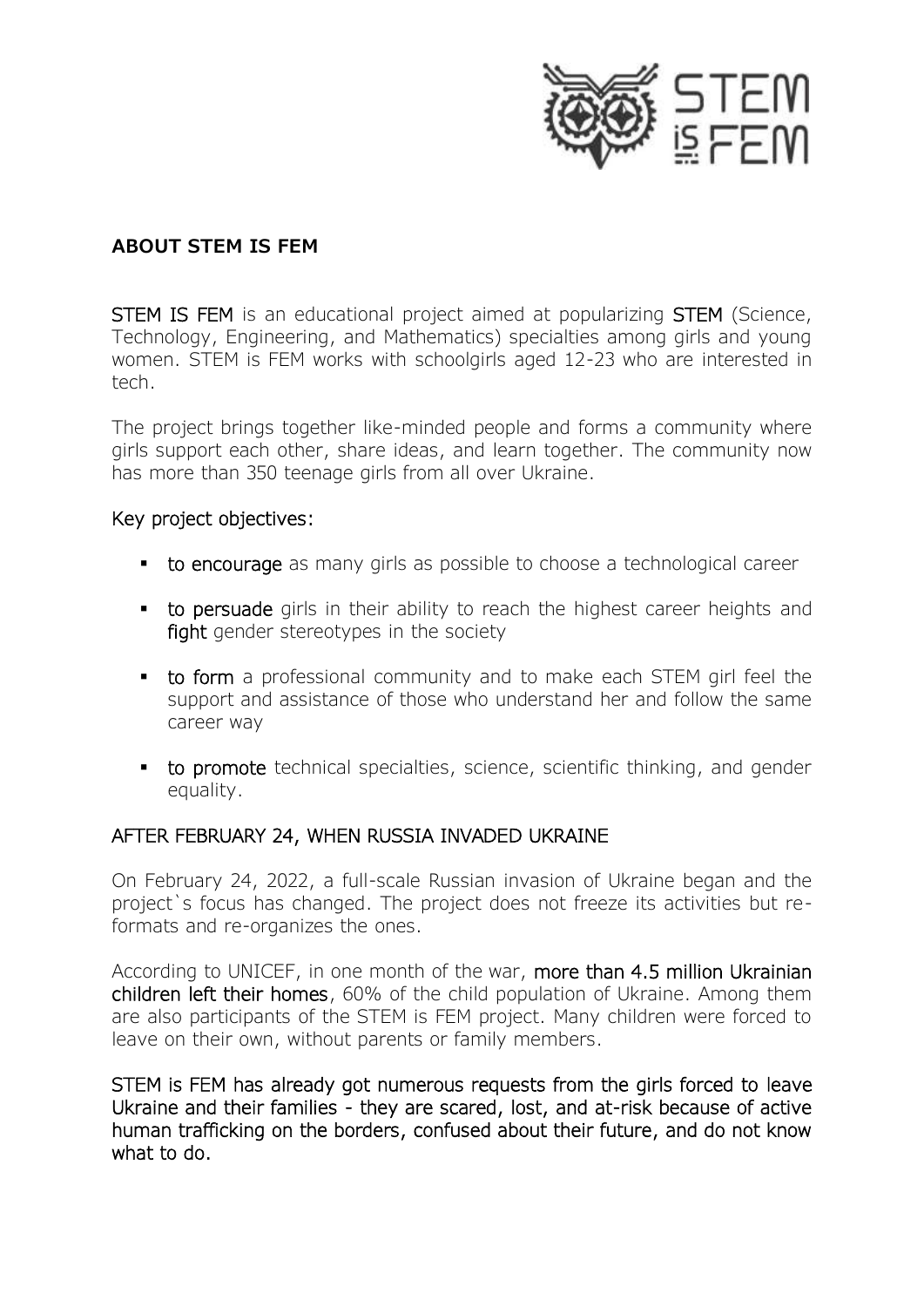

#### PROPOSED PROJECT SHORT SUMMARY

After the victory, Ukraine will need a long time to clear urban and suburban areas making them habitable, restoring critical infrastructure and housing so that children could return here. Moreover, Ukraine will need a restored economy and its young generations to help. In this regard, children who stay at home or go abroad should not lose valuable time and opportunities and continue their education.

STEM is FEM has already got numerous requests from its community of schoolgirls about where to look for housing, where to find a community of people to get help, how to proceed with their studies, etc. But most often, girls ask what they can do to help Ukraine. STEM is FEM answers: the best thing to do for Ukraine and its future is to stay safe and continue studies.

The project aims to help as many Ukrainian teenage girls abroad as possible to meet their immediate needs for security, a safe community, and education to which every child is entitled according to Article 26 of the Universal Declaration of Human Rights.

- To assure their safety we plan to launch an informational campaign about human trafficking danger.
- To provide financial stability -the project will provide a scholarship program for girls interested in STEM.
- To give them new educational opportunities and a feeling of connection with their Homeland STEM is Fem will introduce an **educational module on** urbanism.
- To maintain psychological health and socialization in a new environment – STEM is FEM will organize the students support groups.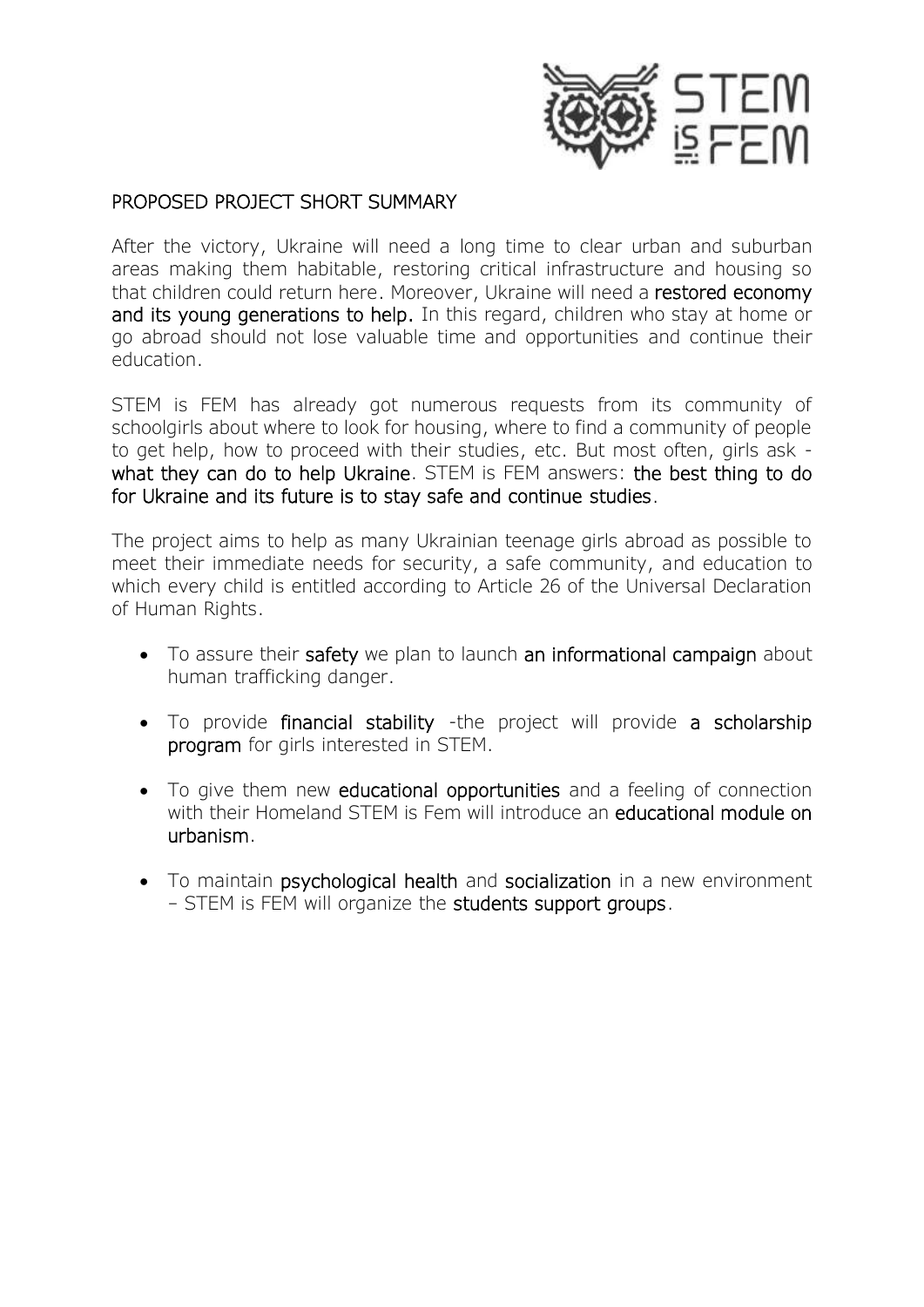

## A. Information campaign

According to The Inter-Agency Coordination Group against Trafficking in Persons women and girls account for 71% of all trafficked victims detected globally. That is why STEM is FEM emphasizes that the most urgent need of the Ukrainian girls right now is safety. As the target audience of the project is girls aged 12-23, this is the age of people most vulnerable in the face of situations of human trafficking and kidnapping.

The project plans to conduct an information campaign to raise awareness of the trafficking risks and show girls the basic rules of behaviour in unfamiliar places, when crossing the border or being abroad, etc. This will involve:

- social media marketing
- media campaigns
- opinion leaders' engagement
- work with the borders' authorities and collaboration with women's organizations working abroad.

Budget: \$20,000 (includes: 50,000 information booklets; videos from opinion leaders; advertising on social networks; etc.)

# B. Scholarships

As girls now face significant financial and accommodation problems abroad, they will not be able to pay for their livelihoods by themselves. Consequently, they will not be able to concentrate on education. Therefore, **STEM is FEM plans to** provide monthly scholarships for 100 project participants at €500 per person per month.

The scholarship period will be issued for girls to cover their accommodation. The only condition set by STEM is FEM for girls who want to receive this scholarship is to return to Ukraine when the peace is settled or when they complete their studies.

The project also plans to give girls all possible assistance in the process of applying to universities and colleges abroad.

Budget: \$560,000 (includes: €500 scholarships for 100 participants for 10 months; etc.)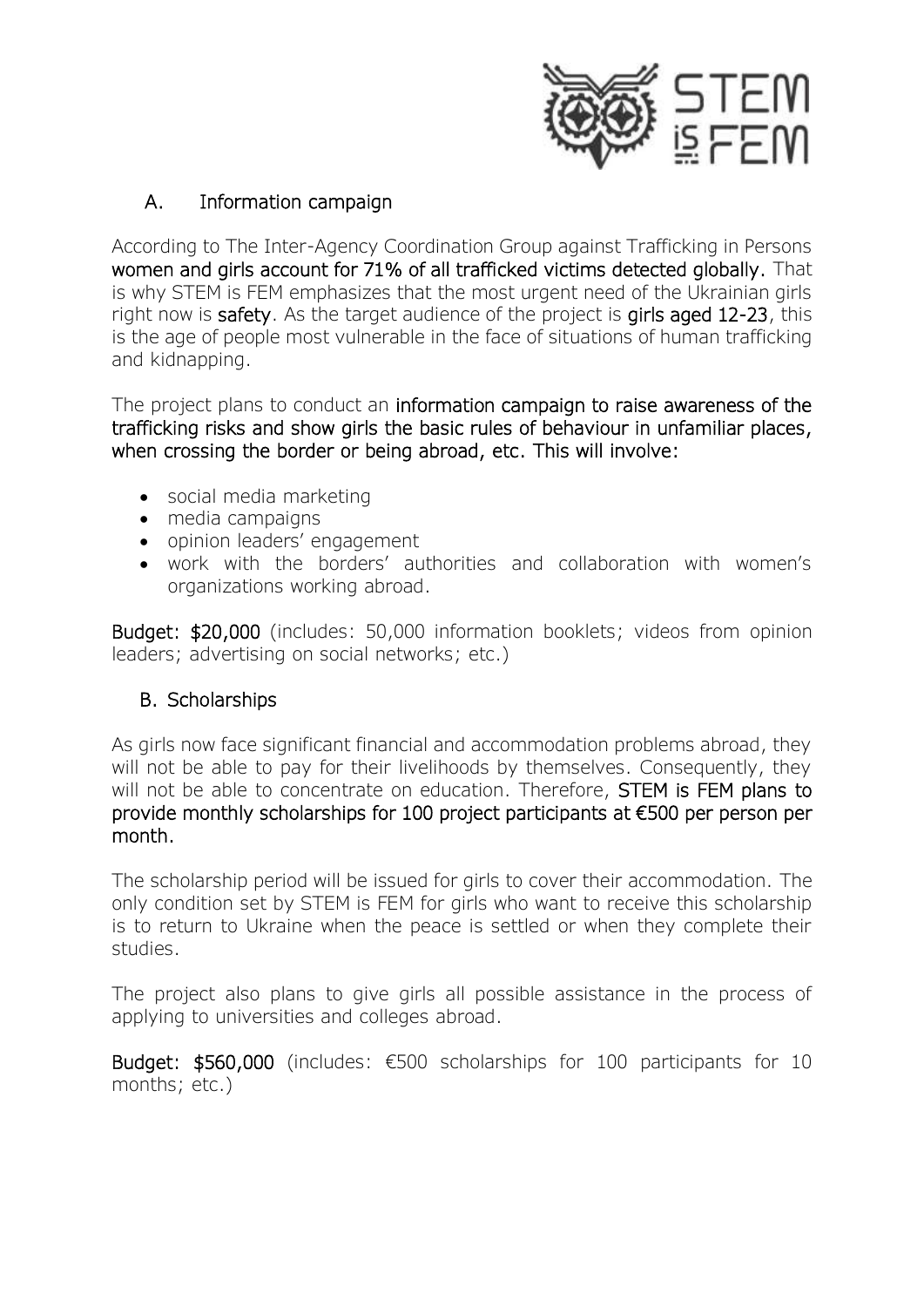

## C. Educational online module on Urbanism

Preparations for the development of Ukrainian cities and villages destroyed by the war must occur even as the war is still going on.

Cities should no longer be built on the prototype of closed and inconvenient tenets left by the Soviet Union. Diverse and inclusive youth communities will be able to bring old living areas closer to European standards of comfort, ergonomics, inclusiveness, and community service.

With the help of creative content, top-notch motivational and industry-related speakers, and a vital goal, STEM is FEM will engage 50 Ukrainian girls aged 15- 22 from all over the state and those who fled the country in the online educational module on Urbanism.

This educational opportunity will give girls theoretical and practical knowledge of the planning and development of urban areas. The project will hold eight meetings for 50 participating girls during the four months of study. These meetings will take place for one day on weekends twice a month, online, and last for 3-6 hours.

In addition, the project will provide one online lecture per month for four months for wider coverage. These lectures will last 1-2 hours and will be posted on the project's pages on social networks and on its website. Monthly coverage of 3,000 people is expected, overall coverage is anticipated to reach 12,000 people.

Educational and industry speakers and teachers from Ukraine and abroad will provide video lessons for the girls and teach them practical skills. From the beginning of training, for four months of meetings, and an additional one month after the end of online classes, the girls will develop their own urban planning projects. After the deadline, the jury, composed of project speakers, will assess the proposed initiatives. They will select the best 10 out of 50 projects, and STEM is FEM will collect them in the portfolio.

These 10 projects will be submitted for verification and quality refinement to specialists in urban planning and architecture. They will help the girls make the projects realistic and suitable for implementation.

Afterward, STEM is FEM will communicate with local communities in Ukraine, local governments, businesses, international foundations, or organizations that will invest in the development of Ukraine.